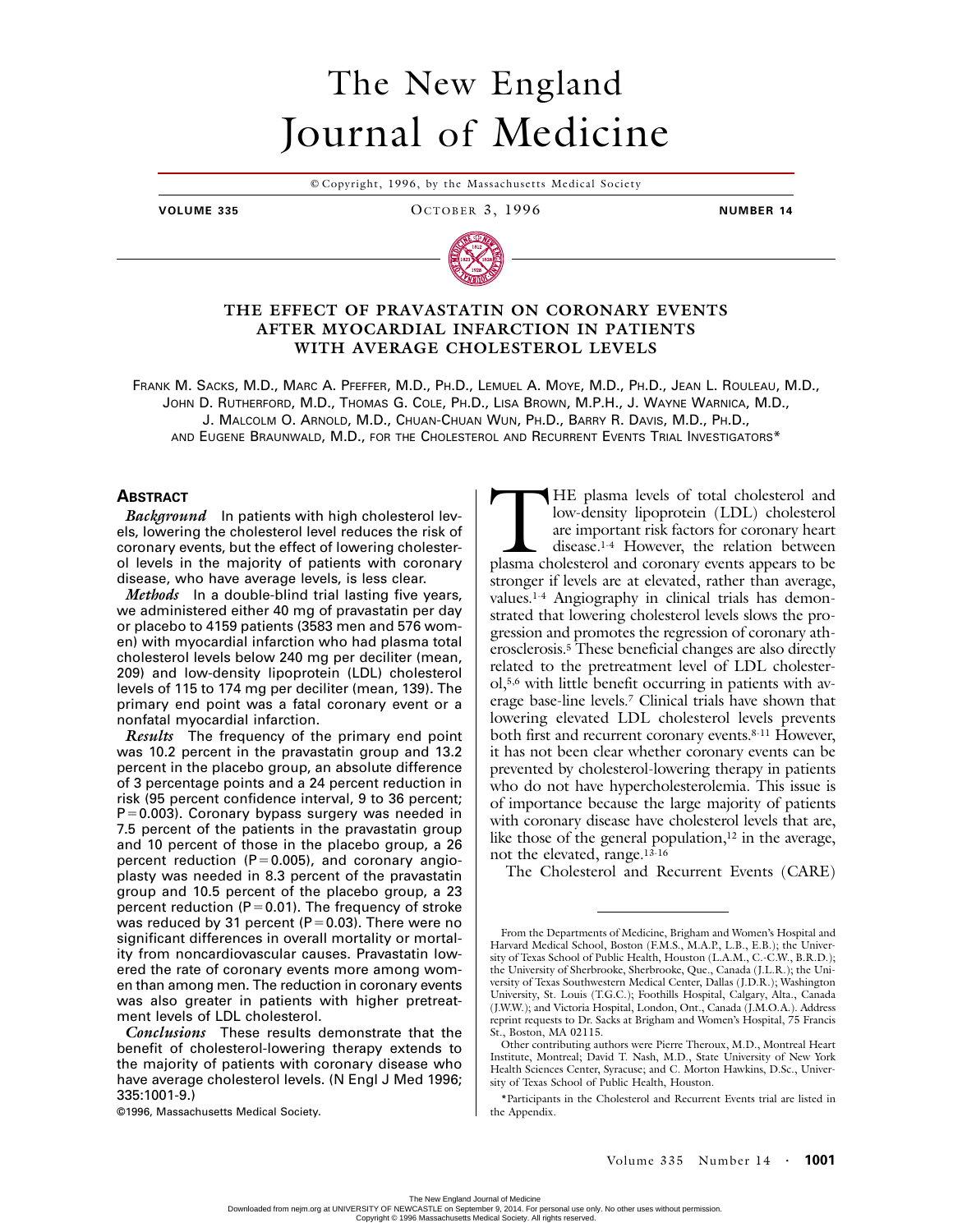**TABLE 1.** BASE-LINE CHARACTERISTICS OF PATIENTS IN THE PLACEBO AND PRAVASTATIN GROUPS.<sup>\*</sup>

| General<br>$59 + 9$<br>$59 + 9$<br>Age $(yr)$<br>Sex $(\%)$<br>Female<br>14<br>14<br>86<br>Male<br>86<br>Race (%)<br>White<br>92<br>93<br>7<br>Other<br>8<br>Country of residence (%)<br><b>United States</b><br>66<br>66<br>Canada<br>34<br>34<br>43<br>42<br>Hypertension (%)<br>21<br>21<br>Current smoker (%)<br>15<br>14<br>Diabetes (%)<br>Body-mass index†<br>$28 \pm 4$<br>$28 + 4$<br>Blood pressure (mm Hg)<br>Systolic<br>$129 \pm 18$<br>$129 \pm 18$<br>Diastolic<br>79±10<br>$79 + 10$<br>Cardiovascular status<br>$10\pm5$<br>$10\pm5$<br>Months from myocardial infarction<br>to randomization<br>Type of myocardial infarction (%)<br>61<br>61<br>Q wave<br>Other<br>38<br>38<br>20<br>21<br>Angina (%)<br>Congestive heart failure (%)<br>$\overline{4}$<br>$\overline{4}$<br>28<br>26<br>$CABG$ $(\%)$<br>PTCA (%)<br>32<br>34<br>54<br>CABG or PTCA (%)<br>54<br>40<br>42<br>Thrombolysis (%)<br>Ejection fraction (%)<br>$53 \pm 12$<br>$53 + 12$<br><b>Medication</b> use<br>Aspirin (%)<br>83<br>83<br>Beta-blocker (%)<br>39<br>41<br>33<br>32<br>Nitrate (%)<br>38<br>40<br>Calcium-channel blocker (%)<br>ACE inhibitor (%)<br>14<br>15<br>11<br>11<br>Diuretic agent (%)<br>2.4<br>2.6<br>Insulin $(\%)$<br>Oral hypoglycemic agent (%)<br>7<br>5‡<br>10.3<br>8.4<br>Estrogen (% of women)<br>Plasma lipids§<br>Cholesterol (mg/dl)<br>$209 \pm 17$<br>$209 \pm 17$<br>Total<br><b>VLDL</b><br>$27 + 16$<br>$27 + 16$ | CHARACTERISTIC | PLACEBO | <b>PRAVASTATIN</b><br>$(N=2078)$ $(N=2081)$ |
|--------------------------------------------------------------------------------------------------------------------------------------------------------------------------------------------------------------------------------------------------------------------------------------------------------------------------------------------------------------------------------------------------------------------------------------------------------------------------------------------------------------------------------------------------------------------------------------------------------------------------------------------------------------------------------------------------------------------------------------------------------------------------------------------------------------------------------------------------------------------------------------------------------------------------------------------------------------------------------------------------------------------------------------------------------------------------------------------------------------------------------------------------------------------------------------------------------------------------------------------------------------------------------------------------------------------------------------------------------------------------------------------------------------------------------------------------|----------------|---------|---------------------------------------------|
|                                                                                                                                                                                                                                                                                                                                                                                                                                                                                                                                                                                                                                                                                                                                                                                                                                                                                                                                                                                                                                                                                                                                                                                                                                                                                                                                                                                                                                                  |                |         |                                             |
|                                                                                                                                                                                                                                                                                                                                                                                                                                                                                                                                                                                                                                                                                                                                                                                                                                                                                                                                                                                                                                                                                                                                                                                                                                                                                                                                                                                                                                                  |                |         |                                             |
|                                                                                                                                                                                                                                                                                                                                                                                                                                                                                                                                                                                                                                                                                                                                                                                                                                                                                                                                                                                                                                                                                                                                                                                                                                                                                                                                                                                                                                                  |                |         |                                             |
|                                                                                                                                                                                                                                                                                                                                                                                                                                                                                                                                                                                                                                                                                                                                                                                                                                                                                                                                                                                                                                                                                                                                                                                                                                                                                                                                                                                                                                                  |                |         |                                             |
|                                                                                                                                                                                                                                                                                                                                                                                                                                                                                                                                                                                                                                                                                                                                                                                                                                                                                                                                                                                                                                                                                                                                                                                                                                                                                                                                                                                                                                                  |                |         |                                             |
|                                                                                                                                                                                                                                                                                                                                                                                                                                                                                                                                                                                                                                                                                                                                                                                                                                                                                                                                                                                                                                                                                                                                                                                                                                                                                                                                                                                                                                                  |                |         |                                             |
|                                                                                                                                                                                                                                                                                                                                                                                                                                                                                                                                                                                                                                                                                                                                                                                                                                                                                                                                                                                                                                                                                                                                                                                                                                                                                                                                                                                                                                                  |                |         |                                             |
|                                                                                                                                                                                                                                                                                                                                                                                                                                                                                                                                                                                                                                                                                                                                                                                                                                                                                                                                                                                                                                                                                                                                                                                                                                                                                                                                                                                                                                                  |                |         |                                             |
|                                                                                                                                                                                                                                                                                                                                                                                                                                                                                                                                                                                                                                                                                                                                                                                                                                                                                                                                                                                                                                                                                                                                                                                                                                                                                                                                                                                                                                                  |                |         |                                             |
|                                                                                                                                                                                                                                                                                                                                                                                                                                                                                                                                                                                                                                                                                                                                                                                                                                                                                                                                                                                                                                                                                                                                                                                                                                                                                                                                                                                                                                                  |                |         |                                             |
|                                                                                                                                                                                                                                                                                                                                                                                                                                                                                                                                                                                                                                                                                                                                                                                                                                                                                                                                                                                                                                                                                                                                                                                                                                                                                                                                                                                                                                                  |                |         |                                             |
|                                                                                                                                                                                                                                                                                                                                                                                                                                                                                                                                                                                                                                                                                                                                                                                                                                                                                                                                                                                                                                                                                                                                                                                                                                                                                                                                                                                                                                                  |                |         |                                             |
|                                                                                                                                                                                                                                                                                                                                                                                                                                                                                                                                                                                                                                                                                                                                                                                                                                                                                                                                                                                                                                                                                                                                                                                                                                                                                                                                                                                                                                                  |                |         |                                             |
|                                                                                                                                                                                                                                                                                                                                                                                                                                                                                                                                                                                                                                                                                                                                                                                                                                                                                                                                                                                                                                                                                                                                                                                                                                                                                                                                                                                                                                                  |                |         |                                             |
|                                                                                                                                                                                                                                                                                                                                                                                                                                                                                                                                                                                                                                                                                                                                                                                                                                                                                                                                                                                                                                                                                                                                                                                                                                                                                                                                                                                                                                                  |                |         |                                             |
|                                                                                                                                                                                                                                                                                                                                                                                                                                                                                                                                                                                                                                                                                                                                                                                                                                                                                                                                                                                                                                                                                                                                                                                                                                                                                                                                                                                                                                                  |                |         |                                             |
|                                                                                                                                                                                                                                                                                                                                                                                                                                                                                                                                                                                                                                                                                                                                                                                                                                                                                                                                                                                                                                                                                                                                                                                                                                                                                                                                                                                                                                                  |                |         |                                             |
|                                                                                                                                                                                                                                                                                                                                                                                                                                                                                                                                                                                                                                                                                                                                                                                                                                                                                                                                                                                                                                                                                                                                                                                                                                                                                                                                                                                                                                                  |                |         |                                             |
|                                                                                                                                                                                                                                                                                                                                                                                                                                                                                                                                                                                                                                                                                                                                                                                                                                                                                                                                                                                                                                                                                                                                                                                                                                                                                                                                                                                                                                                  |                |         |                                             |
|                                                                                                                                                                                                                                                                                                                                                                                                                                                                                                                                                                                                                                                                                                                                                                                                                                                                                                                                                                                                                                                                                                                                                                                                                                                                                                                                                                                                                                                  |                |         |                                             |
|                                                                                                                                                                                                                                                                                                                                                                                                                                                                                                                                                                                                                                                                                                                                                                                                                                                                                                                                                                                                                                                                                                                                                                                                                                                                                                                                                                                                                                                  |                |         |                                             |
|                                                                                                                                                                                                                                                                                                                                                                                                                                                                                                                                                                                                                                                                                                                                                                                                                                                                                                                                                                                                                                                                                                                                                                                                                                                                                                                                                                                                                                                  |                |         |                                             |
|                                                                                                                                                                                                                                                                                                                                                                                                                                                                                                                                                                                                                                                                                                                                                                                                                                                                                                                                                                                                                                                                                                                                                                                                                                                                                                                                                                                                                                                  |                |         |                                             |
|                                                                                                                                                                                                                                                                                                                                                                                                                                                                                                                                                                                                                                                                                                                                                                                                                                                                                                                                                                                                                                                                                                                                                                                                                                                                                                                                                                                                                                                  |                |         |                                             |
|                                                                                                                                                                                                                                                                                                                                                                                                                                                                                                                                                                                                                                                                                                                                                                                                                                                                                                                                                                                                                                                                                                                                                                                                                                                                                                                                                                                                                                                  |                |         |                                             |
|                                                                                                                                                                                                                                                                                                                                                                                                                                                                                                                                                                                                                                                                                                                                                                                                                                                                                                                                                                                                                                                                                                                                                                                                                                                                                                                                                                                                                                                  |                |         |                                             |
|                                                                                                                                                                                                                                                                                                                                                                                                                                                                                                                                                                                                                                                                                                                                                                                                                                                                                                                                                                                                                                                                                                                                                                                                                                                                                                                                                                                                                                                  |                |         |                                             |
|                                                                                                                                                                                                                                                                                                                                                                                                                                                                                                                                                                                                                                                                                                                                                                                                                                                                                                                                                                                                                                                                                                                                                                                                                                                                                                                                                                                                                                                  |                |         |                                             |
|                                                                                                                                                                                                                                                                                                                                                                                                                                                                                                                                                                                                                                                                                                                                                                                                                                                                                                                                                                                                                                                                                                                                                                                                                                                                                                                                                                                                                                                  |                |         |                                             |
|                                                                                                                                                                                                                                                                                                                                                                                                                                                                                                                                                                                                                                                                                                                                                                                                                                                                                                                                                                                                                                                                                                                                                                                                                                                                                                                                                                                                                                                  |                |         |                                             |
|                                                                                                                                                                                                                                                                                                                                                                                                                                                                                                                                                                                                                                                                                                                                                                                                                                                                                                                                                                                                                                                                                                                                                                                                                                                                                                                                                                                                                                                  |                |         |                                             |
|                                                                                                                                                                                                                                                                                                                                                                                                                                                                                                                                                                                                                                                                                                                                                                                                                                                                                                                                                                                                                                                                                                                                                                                                                                                                                                                                                                                                                                                  |                |         |                                             |
|                                                                                                                                                                                                                                                                                                                                                                                                                                                                                                                                                                                                                                                                                                                                                                                                                                                                                                                                                                                                                                                                                                                                                                                                                                                                                                                                                                                                                                                  |                |         |                                             |
|                                                                                                                                                                                                                                                                                                                                                                                                                                                                                                                                                                                                                                                                                                                                                                                                                                                                                                                                                                                                                                                                                                                                                                                                                                                                                                                                                                                                                                                  |                |         |                                             |
|                                                                                                                                                                                                                                                                                                                                                                                                                                                                                                                                                                                                                                                                                                                                                                                                                                                                                                                                                                                                                                                                                                                                                                                                                                                                                                                                                                                                                                                  |                |         |                                             |
|                                                                                                                                                                                                                                                                                                                                                                                                                                                                                                                                                                                                                                                                                                                                                                                                                                                                                                                                                                                                                                                                                                                                                                                                                                                                                                                                                                                                                                                  |                |         |                                             |
|                                                                                                                                                                                                                                                                                                                                                                                                                                                                                                                                                                                                                                                                                                                                                                                                                                                                                                                                                                                                                                                                                                                                                                                                                                                                                                                                                                                                                                                  |                |         |                                             |
|                                                                                                                                                                                                                                                                                                                                                                                                                                                                                                                                                                                                                                                                                                                                                                                                                                                                                                                                                                                                                                                                                                                                                                                                                                                                                                                                                                                                                                                  |                |         |                                             |
|                                                                                                                                                                                                                                                                                                                                                                                                                                                                                                                                                                                                                                                                                                                                                                                                                                                                                                                                                                                                                                                                                                                                                                                                                                                                                                                                                                                                                                                  |                |         |                                             |
|                                                                                                                                                                                                                                                                                                                                                                                                                                                                                                                                                                                                                                                                                                                                                                                                                                                                                                                                                                                                                                                                                                                                                                                                                                                                                                                                                                                                                                                  |                |         |                                             |
|                                                                                                                                                                                                                                                                                                                                                                                                                                                                                                                                                                                                                                                                                                                                                                                                                                                                                                                                                                                                                                                                                                                                                                                                                                                                                                                                                                                                                                                  |                |         |                                             |
| LDL<br>$139 \pm 15$<br>$139 + 15$<br>HDL<br>$39 \pm 9$<br>$39 + 9$                                                                                                                                                                                                                                                                                                                                                                                                                                                                                                                                                                                                                                                                                                                                                                                                                                                                                                                                                                                                                                                                                                                                                                                                                                                                                                                                                                               |                |         |                                             |
| $155 + 61$<br>$156 + 61$<br>Triglycerides (mg/dl)                                                                                                                                                                                                                                                                                                                                                                                                                                                                                                                                                                                                                                                                                                                                                                                                                                                                                                                                                                                                                                                                                                                                                                                                                                                                                                                                                                                                |                |         |                                             |

 $*$ Plus–minus values are means  $\pm$ SD. Except for the use of oral hypoglycemic agents, differences between the groups were not significant. CABG denotes coronary-artery bypass grafting, PTCA percutaneous transluminal coronary angioplasty, ACE angiotensin-converting enzyme, VLDL verylow-density lipoprotein, LDL low-density lipoprotein, and HDL high-density lipoprotein.

†The body-mass index is the weight in kilograms divided by the square of the height in meters.

 $\texttt{tp}<0.05$  for the comparison with the placebo group.

§To convert values for cholesterol to millimoles per liter, multiply by 0.02586. To convert values for triglycerides to millimoles per liter, multiply by 0.01129.

trial and its entry criteria (a plasma total cholesterol level of less than 240 mg per deciliter [6.2 mmol per liter] and an LDL cholesterol level of 115 to 174 mg per deciliter [3.0 to 4.5 mmol per liter]) were designed specifically to study the effectiveness in a typical population of lowering LDL cholesterol levels to prevent coronary events after myocardial infarction.

## **METHODS**

### **Study Design and Patients**

The design of the CARE trial has been described in detail elsewhere.<sup>17</sup> Patients were recruited from 80 participating centers, 13 in Canada and 67 in the United States. Men and postmenopausal women were eligible if they had had an acute myocardial infarction between 3 and 20 months before randomization, were 21 to 75 years of age, and had plasma total cholesterol levels of less than 240 mg per deciliter, LDL cholesterol levels of 115 to 174 mg per deciliter, fasting triglyceride levels of less than 350 mg per deciliter (4.0 mmol per liter), fasting glucose levels of no more than 220 mg per deciliter (12.2 mmol per liter), left ventricular ejection fractions of no less than 25 percent, and no symptomatic congestive heart failure. Criteria for a qualifying myocardial infarction included typical symptoms and an elevated serum level of creatine kinase.17 The lipid levels, as measured at two or three specified visits to the clinic at least eight weeks after hospitalization for myocardial infarction and after four weeks of treatment with the National Cholesterol Education Program (NCEP) Step 1 diet,<sup>18</sup> were averaged for eligibility. After stratification according to clinical center, we randomly assigned the eligible patients to receive either 40 mg of pravastatin (Pravachol, Bristol-Myers Squibb) once daily, or a matching placebo, by means of a telephone call to the data center. After randomization, visits to the clinic took place quarterly. Patients continued to take all prescribed medication, for cardiac and other conditions, that they had been receiving at base line (Table 1).

Plasma total cholesterol, high-density lipoprotein (HDL) cholesterol, and triglyceride levels were measured by the core laboratory at base line, at 6 and 12 weeks after randomization, at the end of each quarter during the first year, and semiannually thereafter. LDL cholesterol levels were calculated.19 For any patient in either group with an LDL cholesterol level of 175 mg per deciliter (4.5 mmol per liter) or more, intensified (NCEP Step 2) dietary counseling was initiated.18 If the LDL level remained at 175 mg per deciliter or more, cholestyramine was prescribed, in a daily dose of 8 to 16 g, as needed, to decrease the level to less than 175 mg per deciliter. To maintain blinded conditions, a patient in the other treatment group who was matched for age and sex and had an LDL cholesterol level in the highest decile was provided with parallel dietary counseling and cholestyramine treatment. If counseling and treatment were unsuccessful, the patient with a persistently elevated LDL cholesterol level was referred to his or her physician for treatment. The primary end point of the trial was death from coronary heart disease (including fatal myocardial infarction, either definite or probable; sudden death; death during a coronary intervention; and death from other coronary causes) or a symptomatic (unless during noncardiac surgery) nonfatal myocardial infarction confirmed by serum creatine kinase measurements. In each group, we measured the time elapsed to the primary end point. Deaths were reviewed by the end-points committee without knowledge of the patient's treatment assignment or plasma lipid levels.

The protocol was approved by the Safety and Data Monitoring Committee and the institutional review boards of all participating centers.

#### **Statistical Analysis**

The size of the sample was designed to provide an 80 percent power to detect a 20 percent reduction in the number of primary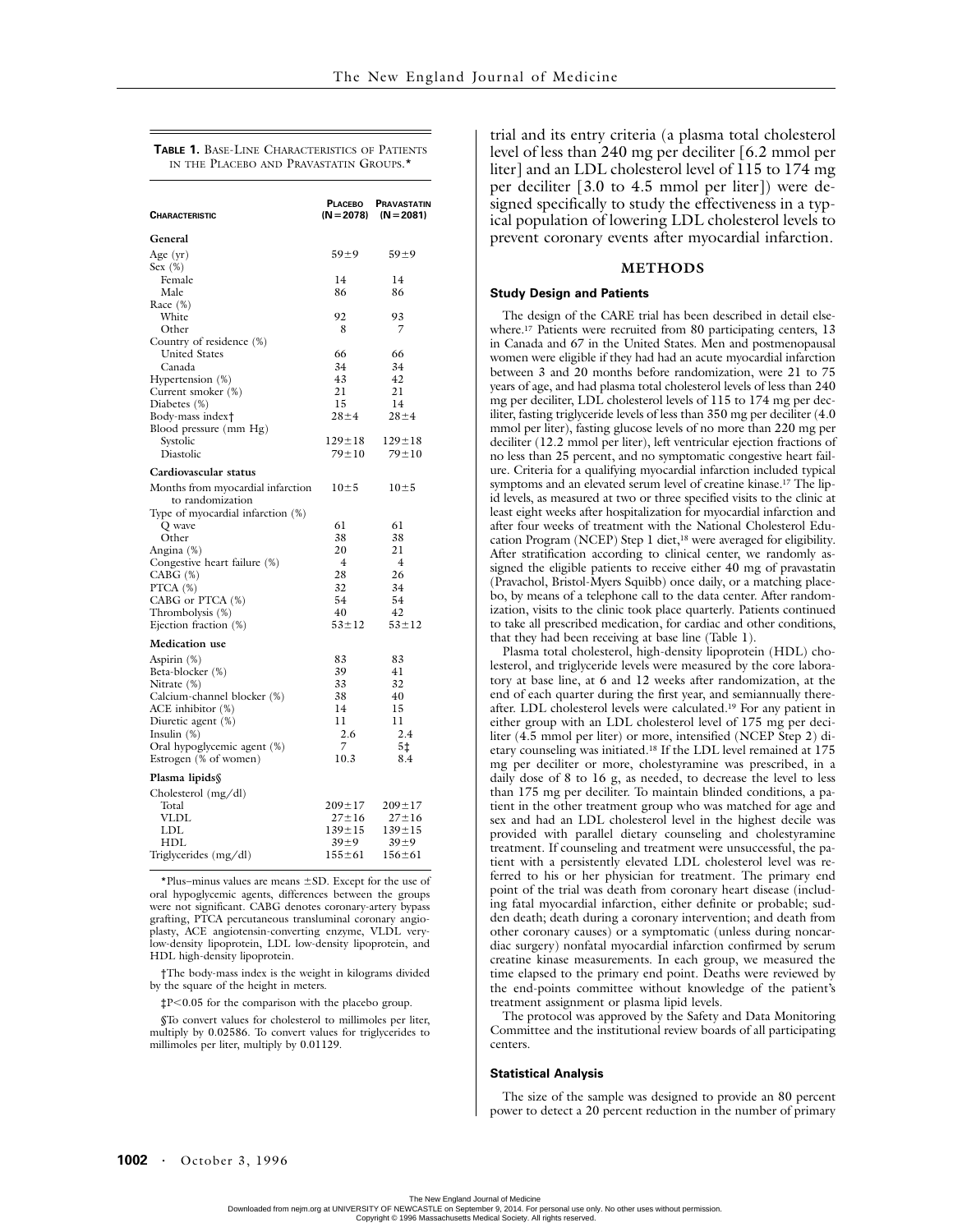| <b>EVENT</b>                           | <b>PLACEBO</b><br>$(N = 2078)$ |                         | <b>PRAVASTATIN</b><br>$(N = 2081)$ |                         | <b>RISK REDUCTION</b><br><b>WITH PRAVASTATIN</b><br>(95% CI) | P<br><b>VALUE</b> |
|----------------------------------------|--------------------------------|-------------------------|------------------------------------|-------------------------|--------------------------------------------------------------|-------------------|
|                                        | NO. OF<br><b>PATIENTS</b>      | <b>INCIDENCE</b><br>(%) | NO. OF<br><b>PATIENTS</b>          | <b>INCIDENCE</b><br>(%) |                                                              |                   |
|                                        |                                |                         |                                    |                         | percent                                                      |                   |
| Death from CHD or non-<br>fatal MI†    | 274                            | 13.2                    | 212                                | 10.2                    | $24(9 \text{ to } 36)$                                       | 0.003             |
| Death from CHD                         | 119                            | 5.7                     | 96                                 | 4.6                     | $20 (-5 \text{ to } 39)$                                     | 0.10              |
| Nonfatal MI                            | 173                            | 8.3                     | 135                                | 6.5                     | 23 (4 to 39)                                                 | 0.02              |
| Fatal MI                               | 38                             | 1.8                     | 24                                 | 1.2                     | $37 (-5 \text{ to } 62)$                                     | 0.07              |
| Fatal MI or confirmed non-<br>fatal MI | 207                            | 10.0                    | 157                                | 7.5                     | $25(8 \text{ to } 39)$                                       | 0.006             |
| Clinical nonfatal MI‡                  | 231                            | 11.1                    | 182                                | 8.7                     | $23(6 \text{ to } 36)$                                       | 0.01              |
| CABG                                   | 207                            | 10.0                    | 156                                | 7.5                     | $26(8 \text{ to } 40)$                                       | 0.005             |
| <b>PTCA</b>                            | 219                            | 10.5                    | 172                                | 8.3                     | 23 (6 to 37)                                                 | 0.01              |
| CABG or PTCA                           | 391                            | 18.8                    | 294                                | 14.1                    | $27(15 \text{ to } 37)$                                      | < 0.001           |
| Unstable angina                        | 359                            | 17.3                    | 317                                | 15.2                    | $13 (-1)$ to 25)                                             | 0.07              |
| Stroke                                 | 78                             | 3.8                     | 54                                 | 2.6                     | $31(3 \text{ to } 52)$                                       | 0.03              |

**TABLE 2.** CARDIOVASCULAR EVENTS ACCORDING TO STUDY GROUP.\*

\*Risk reductions and P values were based on Cox proportional-hazards analysis; P values are identical to those derived by log-rank analysis. Patient-specific data were used to compute P values and confidence intervals (CI). CHD denotes coronary heart disease, MI myocardial infarction, CABG coronary-artery bypass grafting, and PTCA percutaneous transluminal coronary angioplasty.

†This combined variable was the specified primary end point. Nonfatal myocardial infarctions were confirmed by the core laboratory.

‡This variable comprises all nonfatal myocardial infarctions reported by investigators.

events with pravastatin. All analyses were performed on an intention-to-treat basis, and P values were two-sided. The effect of therapy on the rate of the primary end point of the trial was assessed with use of log-rank P values.<sup>20</sup> All other hypothesis tests and all reductions in risk were assessed with a Cox proportionalhazards model.<sup>21</sup> The size of the trial did not provide adequate power to assess therapeutic efficacy against the primary end point within subgroups. Therefore, treatment effects were analyzed in several prespecified subgroups with a more broadly defined end point: major coronary events (including fatal coronary heart disease, nonfatal myocardial infarction, bypass surgery, and angioplasty).

## **RESULTS**

Between December 4, 1989, and December 31, 1991, 4159 patients were randomly assigned to study groups, 2078 to the placebo group and 2081 to the pravastatin group. The characteristics of the patients before randomization were similar in the two groups (Table 1). In the last year of follow-up, 86 percent of the placebo group and 94 percent of the treatment group were taking their study medication. This included the 6 percent of patients in each treatment group who were taking cholestyramine according to the protocol. Of the patients, 8 percent in the placebo group and 2 percent in the treatment group discontinued the study medication and started treatment to lower lipid levels with open-label drug therapy, as prescribed by their personal physicians. The final study visit was between January 1 and February 14, 1996, at which time the median duration of follow-up was 5.0 years (range, 4.0 to 6.2). Data were obtained to classify myocardial infarctions as confirmed or unconfirmed for all patients in whom a myocardial infarction was reported. Vital status was ascertained for the first four years for all patients and, at the end, for all but one patient.

Pravastatin therapy lowered the mean LDL cholesterol level of 139 mg per deciliter (3.6 mmol per liter) by 32 percent and maintained mean levels of 97 to 98 mg per deciliter (2.5 mmol per liter) throughout the five-year follow-up. During followup, the LDL cholesterol level was 28 percent lower in the pravastatin group than in the placebo group, the total cholesterol level was 20 percent lower, the HDL cholesterol level was 5 percent higher, and the triglyceride level was 14 percent lower  $(P<0.001$  for all comparisons).

Patients treated with pravastatin had a 24 percent lower incidence of the primary end point, fatal coronary heart disease or confirmed myocardial infarction, than patients in the placebo group (95 percent confidence interval, 9 to 36 percent;  $P = 0.003$ ) (Table 2 and Fig. 1). Two hundred seventy-four patients (13.2 percent) had a primary event in the placebo group, as compared with 212 (10.2 percent) in the pravastatin group. One hundred seventy-three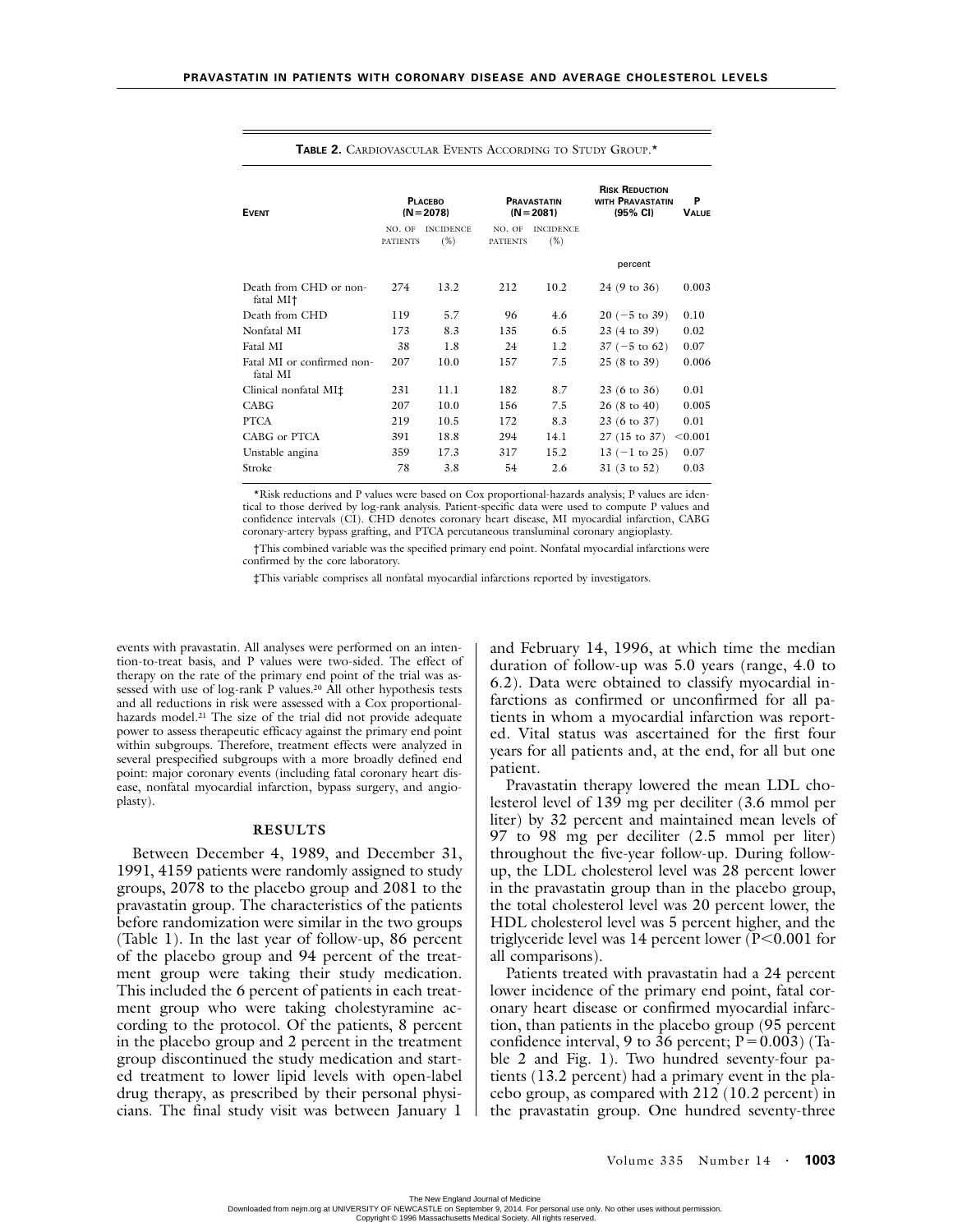

**Figure 1.** Kaplan–Meier Estimates of the Incidence of Coronary Events in the Pravastatin and Placebo Groups. The left-hand panel shows data for the primary end point — fatal coronary heart disease or nonfatal myocardial infarction. The right-hand panel shows data for coronary bypass surgery or angioplasty. Changes in risk are those attributable to pravastatin. P values and changes in risk are based on Cox proportional-hazards analysis.

patients had a nonfatal myocardial infarction in the placebo group, as compared with 135 in the pravastatin group, a 23 percent reduction in risk ( $P = 0.02$ ) (Table 2). In the placebo group, 119 patients died from coronary heart disease, as compared with only 96 in the pravastatin group, for a 20 percent decrease in risk  $(P=0.10)$  (Table 2). Patients who had nonfatal myocardial infarctions during the trial and subsequently died from a coronary event (18 in the placebo group and 19 in the pravastatin group) were counted as having had only one primary end point; this explains why the reduction in risk for the primary end point exceeded that for coronary death or nonfatal myocardial infarction considered separately. The rate of fatal myocardial infarction was 37 percent lower in the pravastatin group than in the placebo group ( $P = 0.07$ ), and that of total myocardial infarction, fatal or confirmed nonfatal, was 25 percent lower  $(P=0.006)$  (Table 2). The pravastatin group had a 26 percent lower rate of coronary bypass surgery than the placebo group ( $P = 0.005$ ), a 23 percent lower rate of angioplasty  $(P=0.01)$ , and a 27 percent lower rate of either procedure  $(P<0.001)$  (Table 2 and Fig. 1). The pravastatin group had a 31 percent lower incidence of stroke  $(P = 0.03)$  (Table 2).

As compared with patients given placebo, both men and women treated with pravastatin had significantly lower rates of major coronary events (46 percent lower for women  $[P=0.001]$  and 20 percent lower for men  $[P=0.001]$ ) (Table 3). The effect of pravastatin was greater among women than among men ( $P = 0.05$  for the interaction between the patient's sex and treatment). The effect of pravastatin on the rate of major coronary events was not substantially altered by the patient's age at base line (60 to 75 or 24 to 59 years of age), the presence of hypertension or diabetes, smoking status, or the patient's left ventricular ejection fraction (25 to 40 percent or more than 40 percent) (Table 3). The lower rate of major coronary events among the patients treated with pravastatin was similar whether their pretreatment plasma lipid levels were above or below the median (Table 3). This pattern of results in the subgroup analysis was qualitatively similar if the primary end point (fatal coronary heart disease or nonfatal myocardial infarction) was examined, rather than the more broadly defined end point, major coronary events.

The reduction in the rate of coronary events with pravastatin was influenced by the pretreatment level of LDL cholesterol. The patients with base-line LDL cholesterol levels above 150 mg per deciliter (3.9 mmol per liter; n=953) had a 35 percent reduction in major coronary events, as compared with a 26 percent reduction in those with base-line levels of 125 to 150 mg per deciliter (3.2 to 3.9 mmol per liter; n-2355) and a 3 percent increase in those with base-line levels below 125 mg per deciliter  $(n=851)$  $(P = 0.03$  for the interaction between base-line LDL cholesterol level and risk reduction) (Table 3 and Fig. 2). For patients with base-line LDL cholesterol levels below the median, the lower the value was, the smaller the reduction, if any, in risk. The rate of major coronary events was 23 percent lower in the pravastatin group than in the placebo group for patients with base-line LDL cholesterol levels below the median (median, 137.5 mg per deciliter [3.55 mmol per liter]), but only 15 percent lower in patients with values in the lowest third (no more than 130 mg per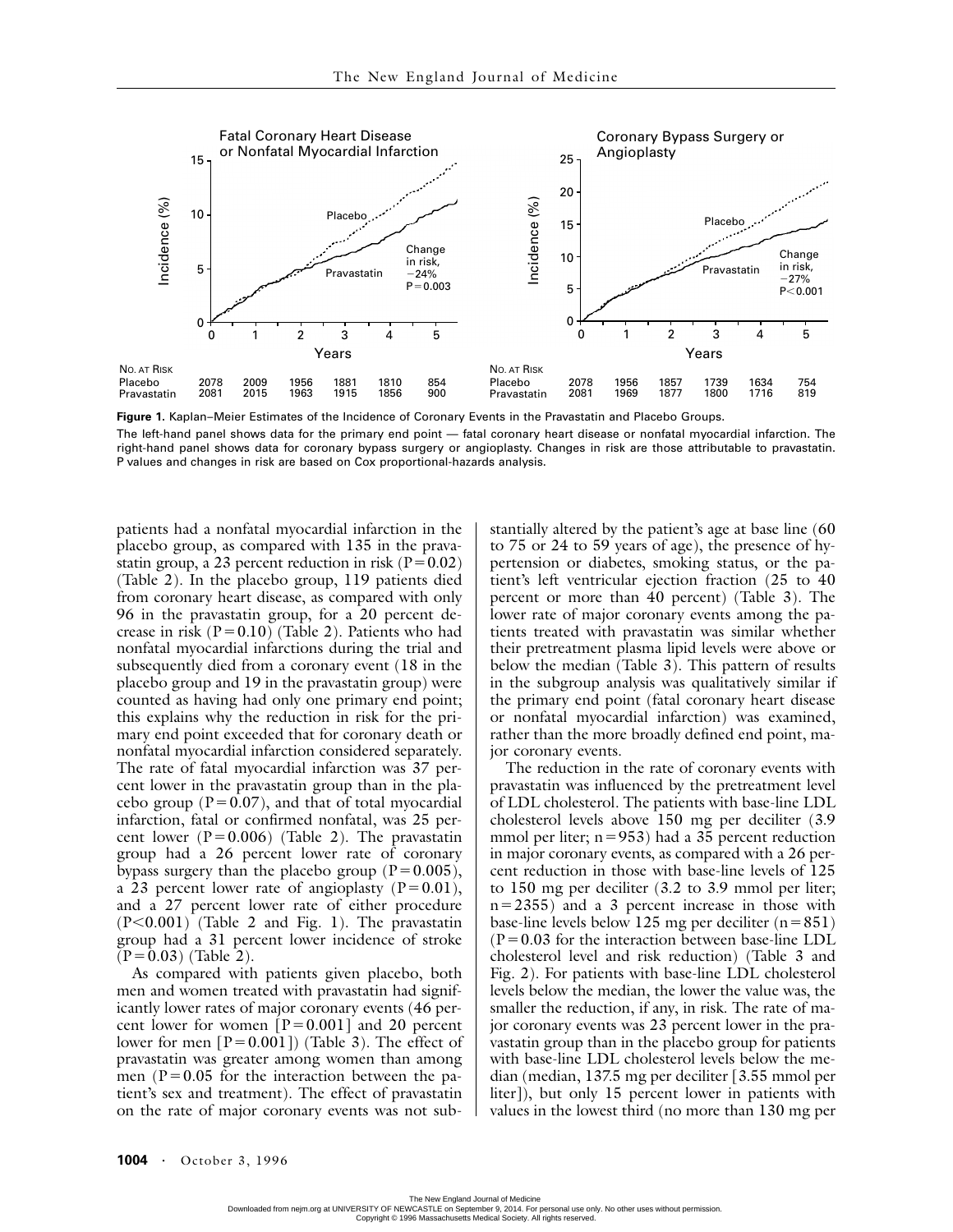| <b>VARIABLET</b>                |                | <b>NO. OF PATIENTS</b> |                      | No. (%) OF PATIENTS<br>WITH EVENT |                               |                 | RISK<br>REDUCTION<br>$(95% \text{ Cl})$ | P<br>Value |
|---------------------------------|----------------|------------------------|----------------------|-----------------------------------|-------------------------------|-----------------|-----------------------------------------|------------|
|                                 | <b>PLACEBO</b> | PRAVASTATIN            | <b>PLACEBO</b>       | PRAVASTATIN                       |                               |                 |                                         |            |
|                                 |                |                        |                      |                                   | percent                       |                 |                                         |            |
| <b>Sex</b>                      |                |                        |                      |                                   |                               |                 |                                         |            |
| Female                          | 290            | 286                    | 80 (28)              | 46 (16)                           | $46(22 \text{ to } 62)$       | 0.001           |                                         |            |
| Male                            | 1788           | 1795                   | 469 (26)             | 384 (21)                          | $20(8 \text{ to } 30)$        | 0.001           |                                         |            |
| Age                             |                |                        |                      |                                   |                               |                 |                                         |            |
| $<$ 60 yr<br>$≥60$ yr           | 1003<br>1075   | 1027<br>1054           | 258 (26)             | 217 (21)                          | 20 (4 to 33)                  | 0.02<br>$0.001$ |                                         |            |
| Hypertension                    |                |                        | 291 (27)             | 213 (20)                          | 27 (12 to 38)                 |                 |                                         |            |
| Present                         | 899            | 875                    | 263 (29)             | 200 (23)                          | 23 (8 to 36)                  | 0.005           |                                         |            |
| Absent                          | 1179           | 1206                   | 286 (24)             | 230 (19)                          | 24 (9 to 36)                  | 0.002           |                                         |            |
| Diabetes                        |                |                        |                      |                                   |                               |                 |                                         |            |
| Present                         | 304            | 282                    | 112(37)              | 81 (29)                           | $25(0 \text{ to } 43)$        | 0.05            |                                         |            |
| Absent                          | 1774           | 1799                   | 437 (25)             | 349 (19)                          | 23 (11 to 33)                 | $<$ 0.001 $\,$  |                                         |            |
| Smoking                         |                |                        |                      |                                   |                               |                 |                                         |            |
| Current                         | 334            | 337                    | 111(33)              | 81 (24)                           | 33 (11 to 50)                 | 0.006           |                                         |            |
| Other                           | 1744           | 1744                   | 437 (25)             | 349 (20)                          | $22(10 \text{ to } 33)$       | $<$ 0.001 $\,$  |                                         |            |
| Left ventricular ejec-          |                |                        |                      |                                   |                               |                 |                                         |            |
| tion fraction                   |                |                        |                      |                                   |                               |                 |                                         |            |
| $\leq 40\%$<br>>40%             | 353            | 353                    | 112(32)              | 84 (24)                           | 28 (4 to 45)                  | 0.02            |                                         |            |
| Previous CABG                   | 1725           | 1728                   | 436 (25)             | 346 (20)                          | 23 (11 to 33)                 | $<$ 0.001 $\,$  |                                         |            |
| Yes                             | 564            | 527                    | 116(21)              | 88 (17)                           | $22 (-3)$ to 41)              | 0.08            |                                         |            |
| No                              | 1514           | 1554                   | 433 (29)             | 342 (22)                          | 25 (13 to 35)                 | < 0.001         |                                         |            |
| Previous PTCA                   |                |                        |                      |                                   |                               |                 |                                         |            |
| Yes                             | 668            | 701                    | 188 (28)             | 153(22)                           | 25 (7 to 39)                  | 0.009           |                                         |            |
| $\rm No$                        | 1410           | 1380                   | 361 (26)             | 277 (20)                          | 23 (10 to 34)                 | $0.001$         |                                         |            |
| Previous CABG or                |                |                        |                      |                                   |                               |                 |                                         |            |
| <b>PTCA</b>                     |                |                        |                      |                                   |                               |                 |                                         |            |
| Yes                             | 1118           | 1127                   | 269(24)              | 218 (19)                          | 22 (7 to 35)                  | 0.006           |                                         |            |
| No                              | 960            | 954                    | 280 (29)             | 212 (22)                          | $25(10 \text{ to } 37)$       | 0.002           |                                         |            |
| Type of MI‡                     |                |                        |                      |                                   |                               |                 |                                         |            |
| Q wave                          | 1277           | 1279                   | 334 (26)             | 251 (20)                          | 27 (14 to 38)                 | $<$ 0.001 $\,$  |                                         |            |
| Other                           | 799            | 801                    | 215 (27)             | 179 (22)                          | $19(1 \text{ to } 34)$        | 0.04            |                                         |            |
| Total cholesterol<br>≤209 mg/dl | 1040           | 1032                   | 260(25)              | 211 (20)                          | $19(3 \text{ to } 33)$        | 0.02            |                                         |            |
| $>$ 209 mg/dl                   | 1038           | 1049                   | 289 (28)             | 219 (21)                          | 27 (13 to 39)                 | $0.001$         |                                         |            |
| LDL cholesterol                 |                |                        |                      |                                   |                               |                 |                                         |            |
| $\leq 137$ mg/dl                | 1048           | 1042                   | 269 (26)             | 210 (20)                          | $23(8 \text{ to } 36)$        | 0.004           |                                         |            |
| $>137$ mg/dl                    | 1030           | 1039                   | 280 (27)             | 220 (21)                          | $24(10 \text{ to } 36)$       | 0.002           |                                         |            |
| LDL cholesterol                 |                |                        |                      |                                   |                               |                 |                                         |            |
| $<$ 125 mg/dl                   | 441            | 410                    | 93 (21)              | 89 (22)                           | $-3$ ( $-38$ to 23)           | 0.85            |                                         |            |
| $125 - 150$ mg/dl               | 1172           | 1183                   | 311 (27)             | 239 (20)                          | 26 (13 to 38)                 | $<$ 0.001 $\,$  |                                         |            |
| $>150-175$ mg/dl                | 465            | 488                    | 145(31)              | 102(21)                           | $35(17 \text{ to } 50)$       | 0.008           |                                         |            |
| HDL cholesterol                 |                |                        |                      |                                   |                               |                 |                                         |            |
| ≤37 mg/dl                       | 1025           | 1033                   | 290 (28)             | 236 (23)                          | 21 (6 to 33)                  | 0.008           |                                         |            |
| $>37$ mg/dl                     | 1053           | 1048                   | 259 (25)             | 194 (19)                          | 27 (12 to 39)                 | $<$ 0.001 $\,$  |                                         |            |
| LDL:HDL ratio                   |                |                        |                      |                                   |                               |                 |                                         |            |
| $<$ 3.7<br>$\geq 3.7$           | 1043<br>1035   | 1036<br>1045           | 251 (24)<br>298 (29) | 190(18)<br>240 (23)               | 26 (11 to 39)<br>21 (7 to 34) | 0.002<br>0.006  |                                         |            |
| Triglycerides                   |                |                        |                      |                                   |                               |                 |                                         |            |
| $<$ 144 mg/dl                   | 1049           | 1031                   | 281 (27)             | 195 (19)                          | $32(18 \text{ to } 43)$       | $<$ 0.001 $\,$  |                                         |            |
| $\geq 144$ mg/dl                | 1029           | 1050                   | 268 (26)             | 235 (22)                          | $15$ ( $-1$ to $29$ )         | 0.07            |                                         |            |
|                                 |                |                        |                      |                                   |                               |                 |                                         |            |

**TABLE 3.** MAJOR CORONARY EVENTS IN SUBGROUPS DEFINED BY BASE-LINE VARIABLES.\*

\*Major coronary events were the primary end point (death from coronary heart disease or nonfatal myocardial infarction [MI]), coronary-artery bypass grafting (CABG), or percutaneous transluminal coronary angioplasty (PTCA). P values for the interaction between subgroup and treatment were<br>>0.10 except for sex (P=0.05), LDL cholesterol level (<125, 125–150, and >150 mg per deciliter;  $P = 0.03$ ), and triglyceride level ( $P = 0.08$ ). LDL denotes low-density lipoprotein, and HDL highdensity lipoprotein.

†The median values for all 4159 patients were as follows: total cholesterol, 209 mg per deciliter; LDL cholesterol, 137 mg per deciliter; HDL cholesterol, 37 mg per deciliter; LDL:HDL ratio, 3.7; and triglycerides, 144 mg per deciliter. To convert values for cholesterol to millimoles per liter, multiply by 0.02586. To convert values for triglycerides to millimoles per liter, multiply by 0.01129.

‡The type of myocardial infarction could not be determined for three patients.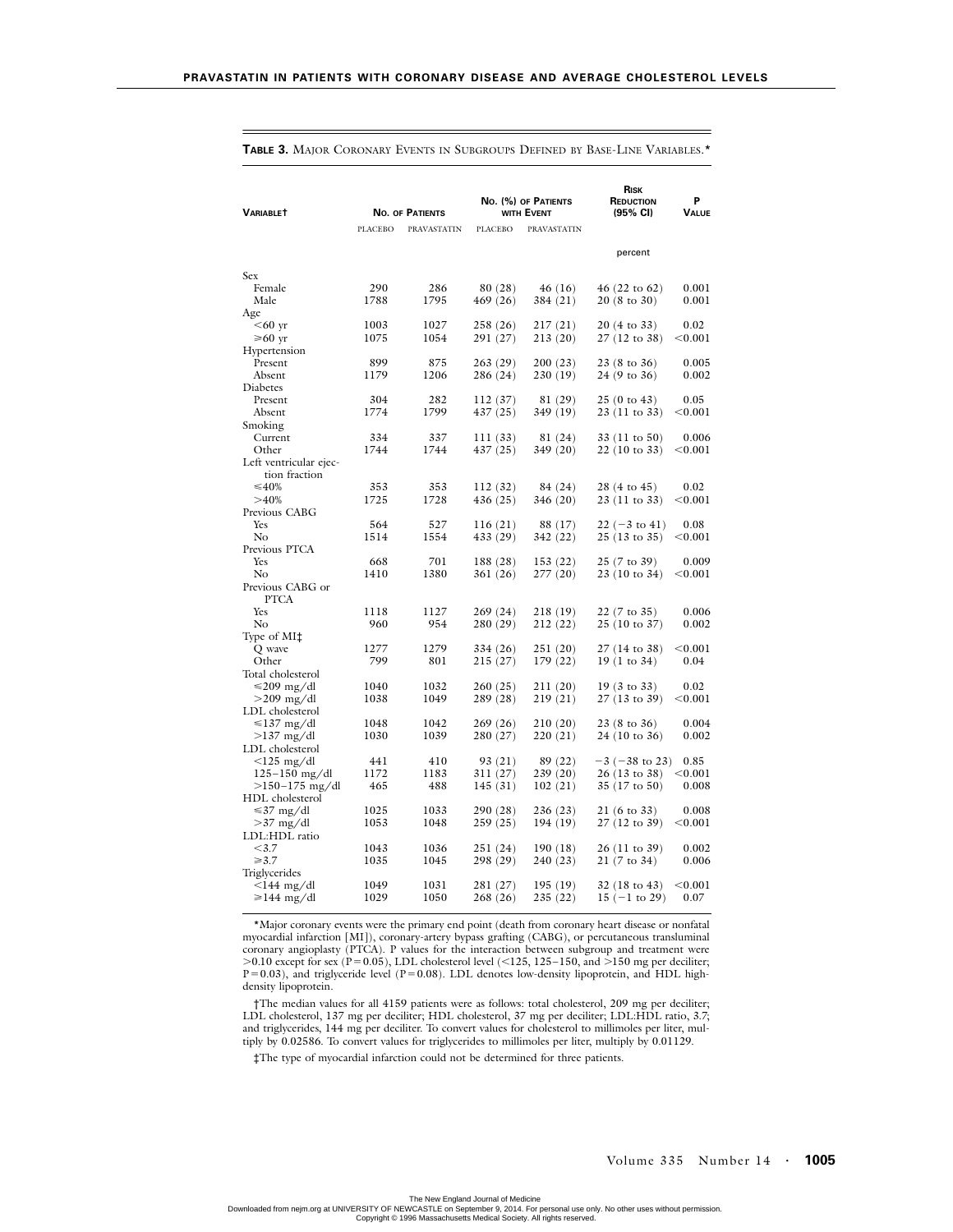

**Figure 2.** Kaplan–Meier Estimates of the Incidence of Fatal Coronary Heart Disease, Nonfatal Myocardial Infarction, Coronary Bypass Surgery, or Angioplasty in the Study Groups, According to Base-Line LDL Cholesterol Level. Changes in risk are those attributable to pravastatin. P=0.03 for the interaction between base-line LDL cholesterol level and treatment, by Cox proportional-hazards analysis.

deciliter [3.36 mmol per liter]), 10 percent lower in the lowest quartile (less than 127 mg per deciliter [3.28 mmol per liter]), and 3 percent higher in the lowest quintile (less than 125 mg per deciliter).

In all, 196 patients in the placebo group died, as compared with 180 in the pravastatin group (9 percent reduction in the risk of death; 95 percent confidence interval,  $-12$  to 26 percent;  $P = 0.37$ ). Seventy-five patients in the placebo group and 84 in the pravastatin group died from noncoronary causes. There were 11 deaths due to cardiovascular but noncoronary causes in the placebo group and 16 in the pravastatin group; 45 due to cancer in the placebo group and 49 in the pravastatin group; 4 violent deaths in the placebo group and 8 in the pravastatin group; and 15 due to other causes in the placebo group and 11 in the pravastatin group, with no significant differences between the groups. The cause of death could not be determined for two patients in the placebo group.

Seventy-four patients in the placebo group (3.6 percent) discontinued the study medication because of an adverse event, as compared with 45 (2.2 percent) in the pravastatin group ( $P = 0.007$ ). Elevated serum aminotransferase levels were found in 73 patients given placebo and 66 given pravastatin, elevated serum creatine kinase in 7 given placebo and 12 given pravastatin, and myositis in 4 given placebo and none given pravastatin, with no significant differences between the groups. There were 161 fatal or nonfatal primary cancers in the placebo group and 172 in the pravastatin group. These included colorectal cancer (21 in the placebo group and 12 in the pravastatin group), gastrointestinal cancer other than colorectal cancer (15 and 14), liver cancer (1 and 0), lymphoma or leukemia (10 and 8), and melanoma (3 and 4). Breast cancer occurred in

1 patient in the placebo group and 12 in the pravastatin group ( $P = 0.002$ ). Of the 12 cases in the pravastatin group, all were nonfatal; 3 occurred in patients who had previously had breast cancer, 1 was ductal carcinoma in situ, and 1 occurred in a patient who took pravastatin for only six weeks. The one instance of breast cancer in the placebo group was a fatal case in a woman who had previously had breast cancer. There were no other significant differences between the groups in the site-specific incidence of cancer.

## **DISCUSSION**

Previous trials tested the effect of lowering cholesterol levels in patients with hypercholesterolemia. This approach was logical, since the relation between blood cholesterol levels and coronary events is stronger, and rates of coronary events are greater, in patients with elevated, rather than average, values.1-4 This research firmly established that treatment of hypercholesterolemia lowers the rate of coronary events.8-11 The purpose of the CARE trial was to investigate whether the benefit achieved by lowering the LDL cholesterol levels of patients who have hypercholesterolemia could be extended to the more typical patient with coronary disease, who has an average LDL cholesterol level. The results of the CARE trial show that reducing LDL cholesterol with pravastatin from average to low levels (from a mean of 139 mg per deciliter to a mean of 97 mg per deciliter) significantly reduces the number of recurrent coronary events. The magnitude of the reduction in risk was consistent for the major end points of myocardial infarction, death from coronary causes, bypass surgery, and angioplasty. However, there was no significant reduction in overall mortality. Patients 60 years old or older, women, and those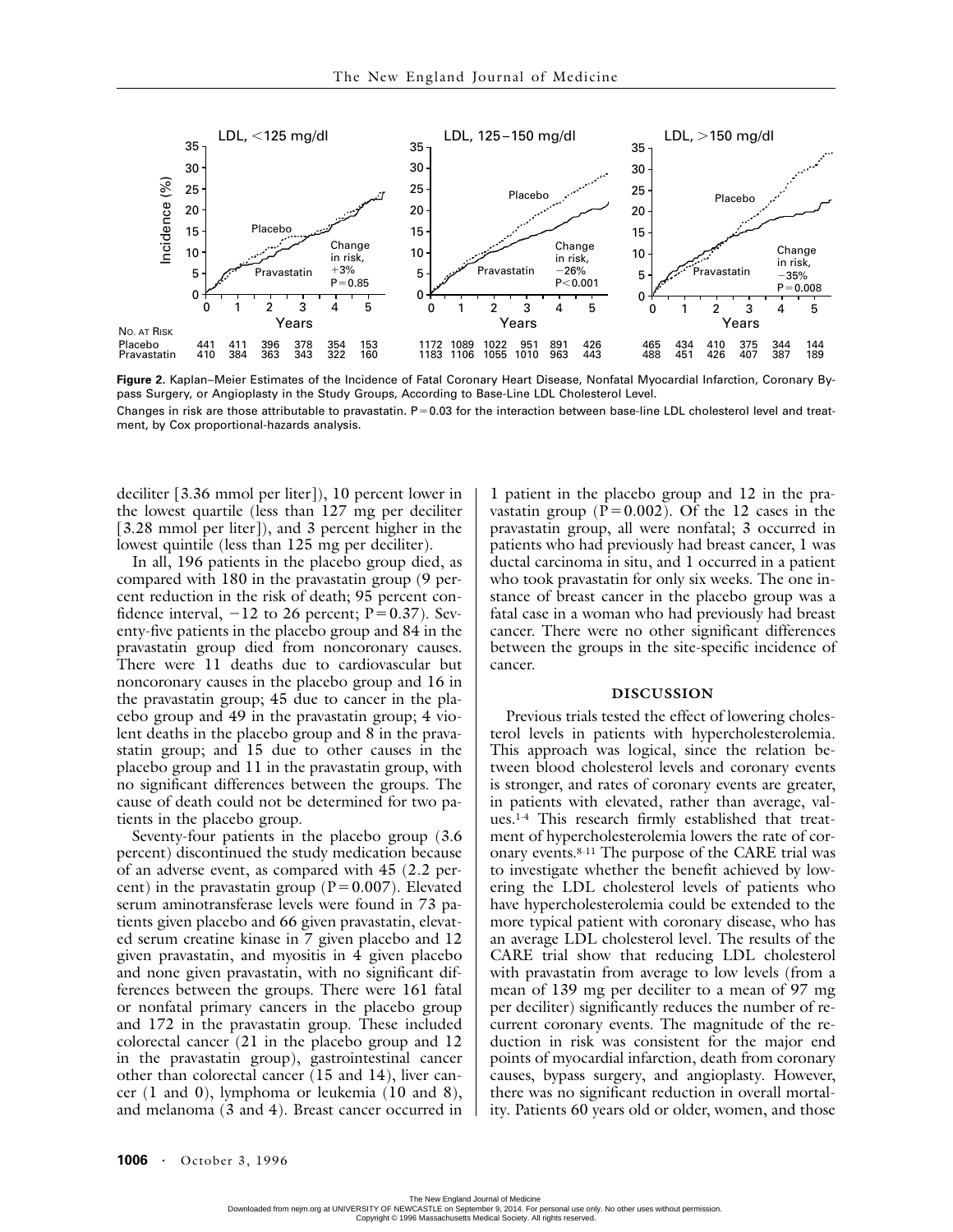with impaired left ventricular ejection, in all of whom the efficacy of lowering cholesterol levels had been questioned, had a reduction in risk. These results demonstrate that for patients with coronary disease in North America, the average cholesterol level is too high and can contribute to the recurrence of cardiovascular events.

These results also suggest that the pretreatment LDL cholesterol level, at least within the CARE trial's eligibility range of 115 to 174 mg per deciliter, has an influence on the success of cholesterol-lowering therapy in preventing coronary events. In the upper part of the range,  $>150$  to 175 mg per deciliter, the reduction in risk (35 percent) was similar to that achieved with reductase inhibitors in patients with hypercholesterolemia.8-10 In the middle of the range, 125 to 150 mg per deciliter, the risk reduction remained substantial (26 percent); this range is at the center of the distribution of LDL cholesterol values in contemporary populations with coronary heart disease.<sup>13-16</sup> However, there was no reduction in coronary events among patients with base-line LDL cholesterol levels below 125 mg per deciliter. These results are consistent with those of epidemiologic studies that show a stronger relation between LDL cholesterol levels and coronary events at hypercholesterolemic, as compared with average, levels,<sup>1-4</sup> as well as those of angiographic studies that show that improvement in coronary-artery stenosis in patients receiving lipid-lowering therapy is proportional to the base-line LDL cholesterol level.5-7 Although our finding cannot be considered definitive and requires confirmation, it suggests that an LDL cholesterol level of 125 mg per deciliter may be an approximate lower boundary for a clinically important influence of the LDL cholesterol level on coronary heart disease.

Stroke, a specified end point in the CARE trial,<sup>17</sup> was reduced significantly (by 31 percent) in the pravastatin group. A reduction in cerebrovascular end points was found in post hoc analyses of data from several previous trials conducted in hypercholesterolemic populations.8,10,22,23 A meta-analysis of trials of pravastatin in patients with atherosclerosis showed a significant, 62 percent reduction in stroke.10 Dietary therapy that replaced saturated fat with polyunsaturated fat reduced the incidence of stroke by 45 percent  $(P = 0.055)$ .<sup>22</sup> The incidence of stroke and transient ischemic attacks considered together was lowered significantly (by 24 percent) by nicotinic acid<sup>23</sup> and lowered by 30 percent by simvastatin.<sup>8</sup> Ultrasound measurements of carotid atherosclerosis demonstrated slowing of the progression of disease by treatment with pravastatin<sup>24,25</sup> and lovastatin.<sup>26</sup> This evidence from clinical trials therefore suggests that high plasma LDL cholesterol levels are a treatable cause of cerebrovascular atherosclerosis and clinical cerebrovascular events. The potential for benefit

from cholesterol-lowering treatment should continue to be evaluated in patients with coronary disease, as well as in other groups of patients at high risk for stroke, such as those with a history of stroke, transient ischemic attack, carotid-artery bruit, or hypertension.

The overall incidence of fatal or nonfatal cancer was not increased in the pravastatin group as compared with the placebo group. The incidence of gastrointestinal, liver, and lymphatic cancers was also not increased, thus providing no confirmation in humans of findings from testing in animals.<sup>27</sup> The increased incidence of breast cancer in patients given pravastatin was surprising; it has not been reported in previous or ongoing trials with pravastatin or other related drugs, and testing in animals has not identified breast cancer as one that is increased by such therapy. There is also no known potential biologic basis, such as an increase in estrogen levels,<sup>28</sup> to suggest a causal link. In evaluating this finding, it should be noted that although there was one case of breast cancer among the women given placebo, five cases would have been expected on the basis of the rate of breast cancer in the general population for women of similar race and age.29 Importantly, interim results of the Long-Term Intervention with Pravastatin in Ischemic Disease (LIPID) trial,30 from four years of treatment of 1508 women, show no increase in breast cancer (Barter P, Safety and Data Monitoring Committee, LIPID study: personal communication). The totality of evidence suggests that these findings in the CARE trial could be an anomaly and may be best interpreted in the context of the trial's very low event rates and statistical testing of many adverse events.

The Scandinavian Simvastatin Survival Study was a study of secondary prevention in patients with hypercholesterolemia and coronary disease in which the reduction in coronary events was 37 percent.8 In the 544 CARE patients who, on the basis of lipid levels and other characteristics, would have been eligible for the Scandinavian study, the reduction in coronary events (as defined in that study) was 43 percent in the pravastatin group as compared with the placebo group ( $P = 0.048$ ). Therefore, we conclude that the difference in overall risk reduction in the two trials was caused mainly by the difference in the base-line LDL cholesterol levels of the two groups of subjects, although other characteristics, such as a greater use of aspirin by the CARE patients, may also have contributed. The results of the CARE trial should be considered representative of what can be achieved by lipid-lowering treatment, over and above other strategies currently employed in the modern, comprehensive treatment of patients with a history of myocardial infarction and average cholesterol levels.

We calculated the overall clinical benefit that could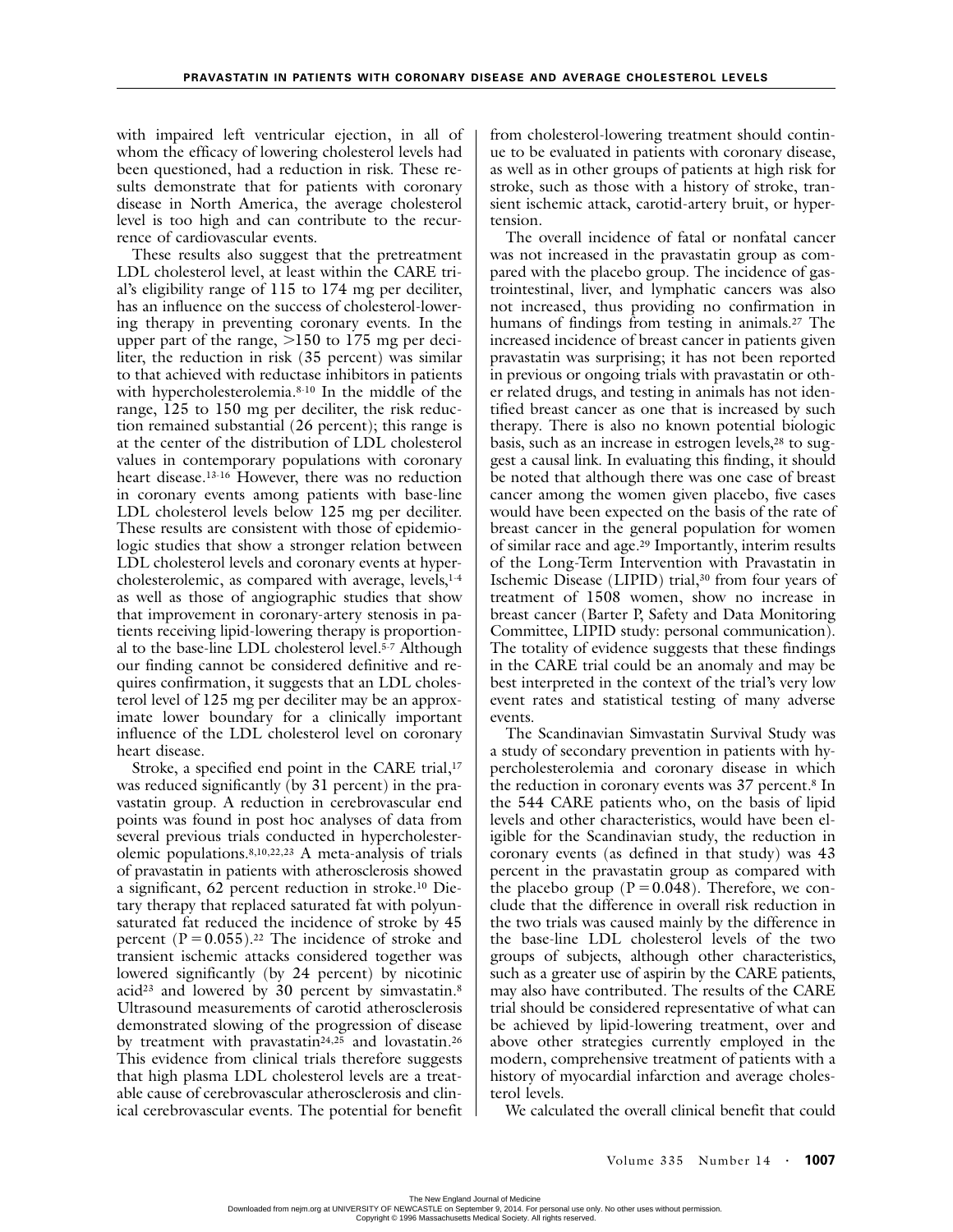#### **TABLE 4.** EXPECTED NUMBER OF CARDIOVASCULAR EVENTS PREVENTABLE BY TREATING 1000 PATIENTS WITH PRAVASTATIN FOR FIVE YEARS<sup>\*</sup>

| <b>FVFNT</b>                                      | <b>UNSELECTED</b><br><b>PATIFNTS</b> | <b>PATIFNTS</b><br>≳60 ∨в<br>OF AGE | <b>WOMEN</b> |  |
|---------------------------------------------------|--------------------------------------|-------------------------------------|--------------|--|
|                                                   | number                               |                                     |              |  |
| Fatal coronary heart disease                      | 11                                   | 27                                  | 10           |  |
| Clinical nonfatal myocardial<br>infarction        | 26                                   | 46                                  | 83           |  |
| Coronary-artery bypass<br>grafting                | 25                                   | 32                                  | 34           |  |
| Percutaneous transluminal<br>coronary angioplasty | 37                                   | 20                                  | 66           |  |
| Stroke or transient ischemic<br>attack            | 13                                   | 25                                  | 28           |  |
| Other cardiovascular event                        | 38                                   | 57                                  | 7            |  |
| All cardiovascular events                         | 150                                  | 207                                 | 228          |  |
| Patients with $\geq 1$ event pre-<br>vented       | 51                                   | 71                                  | 97           |  |

\*We assumed that pravastatin was given to three hypothetical groups of patients with a history of myocardial infarction and a total cholesterol level of less than 240 mg per deciliter: 1000 otherwise unselected patients, 1000 patients 60 or older, and 1000 female patients.

be expected from treating 1000 patients with a documented history of myocardial infarction and a total cholesterol level of less than 240 mg per deciliter with pravastatin for five years (Table 4). Overall, in a general population of such patients, 150 cardiovascular events could be prevented and 51 patients would be spared from having at least one such event. If the 1000 patients were all at higher risk (e.g., patients 60 years of age or older) or women, the absolute benefits would be greater (Table 4). In conclusion, the CARE trial demonstrates that treatment with pravastatin can substantially reduce the burden of cardiovascular disease in patients with a history of myocardial infarction. The study gives new importance to cholesterol-lowering therapy by demonstrating a significant reduction in the incidence of coronary events in patients with cholesterol levels of less than 240 mg per deciliter. This group includes the majority of survivors of myocardial infarction.

Supported by a grant from the Bristol-Myers Squibb Pharmaceutical Research Institute, Princeton, N.J.

*We are indebted to the patients for their long-term commitment to the study and to Margot J. Mellies, M.D., Mark E. McGovern, M.D., and Stephen T. Mosley, Ph.D., at Bristol-Myers Squibb.*

## **APPENDIX**

The following investigators participated in the CARE trial. A complete list of the staff of the trial organization and the clinical and coordinating center has been published previously.31 Principal investigators are indicated by asterisks. In Canada — **London, Ont.:** L. Melendez, P. Nichol, J. Brown, J. McGillen, P. Squires, M. Calhoun; **Vancouver, B.C.:** V. Bernstein,\* S. Mooney, K. Ilott, H. Mizgala,\* G. Larsen; **Winnipeg, Man.:** T. Cuddy,\* P. Courcelles, B. Hotson; **Ottawa, Ont.:** R. Davies,\* G. Ewart, S. Hatfield; **Montreal:** T. Huynh,\* J. McCans, E. Marcotte, A. Serpa, F. Sestier,\* J. Lenis, N. Kandalaft, H. Bedard, L. Quenneville, P. Carmichael, J. Levesque, S. Foucher; **Halifax, N.S.:** D. Johnstone,\* W. Sheridan, S. Barnhill, J. Cossett; **Sherbrooke, Que.:** S. LePage,\* C. Maranda, A. Fradet, J. Bedard, R. Dupuis, G. Robert, M. Xhignesse, C. Lavoie; **Ste.-Foy, Que.:** J. Rouleau,\* F. DeLage, C. Nadeau, M. Poulin, N. Bilodeau, P. Banville, G. Houde; **St. John's, Newf.:** B. Sussex,\* B. Josephson, J. Cole, J. Sanger; **Calgary, Alta.:** A. White, D. Meldrum, D. Woelke, B. Smith, J. Grant, M. Romanosky. In the United States **— Appleton, Wis.:** P. Ackell,\* M. Noble; **Birmingham, Ala.:** R. Allman,\* L. Jones; **Philadelphia:** B. Berger,\* D. Palazzo, D. Wiener,\* D. Madonna; **Chicago:** D. Berkson,\* J. Berkson, M. Davidson,\* S. Torri; **Madison, Wis.:** N. Bittar,\* M. Spatola, D. Farnham,\* M. Miller; **Las Vegas:** J. Bowers,\* A. Tammen; **Omaha, Nebr.:** J. Campbell,\* D. Meyers,\* J. Coleman; **Miami Beach, Fla.:** M. Canossa-Terris,\* M. Goodison; **St. Louis:** J. Cohen,\* J. Ostdiek; **Petoskey, Mich.:** H. Colfer,\* M. Antonishen; **Reno, Nev.:** S. Daugherty,\* J. Frey; **Mobile, Ala.:** A. Davis,\* J. Clark; **Takoma Park, Md.:** R. DiBianco,\* R. Costello; **Little Rock, Ark.:** H. Dinh,\* P. Gordon; **Newark, Del.:** A. Doorey,\* T. Hanna; **Dallas:** C. East,\* S. Nawab; **Brooklyn, N.Y.:** N. El-Sherif,\* B. Caref; **Columbia, Mo.:** G. Flaker,\* R. Webel, K. Belew; **Stony Brook, N.Y.:** I. Freeman,\* E. Brown, G. Mallis, L. Teplitz, L. Blanz, J. Eaton; **Bronx, N.Y.:** W. Frishman,\* S. Furia; **Springfield, Mass.:** R. Gianelly,\* D. Tomaszewski; **Tampa, Fla.:** S. Glasser,\* T. West; **Miami:** R. Goldberg,\* A. Saenz; **Tucson, Ariz.:** S. Goldman,\* S. Bigda, J. Ohm, J. Felicetta, D. Caroll; **Bethesda, Md.:** R. Goldstein,\* G. Bolling; **Minneapolis:** R. Grimm,\* M. Segal,\* T. Wilt, J. Levin; **Portland, Oreg.:** J. Grover,\* D. Towery, S. Lewis,\* J. Mitchell; **Durham, N.C.:** J. Guyton,\* C. Gundersdorff; **Boston:** H. Hartley,\* L. Bishop, R. Pasternak,\* P. Joyce, R. Zusman,\* B. Buczynski; **Washington, D.C.:** W. Howard,\* B. Howard,\* N. Plotsky, V. Papademetriou,\* B. Gregory; **Houston:** W. Insull, Jr.,\* B. Wilson; **Eugene, Oreg.:** K. Jacobson,\* J. McCormick; **Long Beach, Calif.:** M. Kashyap,\* N. Downey; **Portland, Me.:** L. Keilson,\* K. Curtis; **Seattle:** W. Kennedy,\* R. Letterer; **Buffalo, N.Y.:** R. Kohn,\* M. Bonora; **Tulsa, Okla.:** J. Durham, W. Leimbach\*; **Gainesville, Fla.:** M. Limacher,\* G. Ruby; **Oklahoma City:** C. Manion,\* E. Wilson; **Loma Linda, Calif.:** G. Marais,\* P. Eakes; **Danville and Wilkes-Barre, Pa.:** F. Menapace,\* M. Kleman; **Syracuse, N.Y.:** D. Feury; **Kansas City, Mo.:** J. O'Keefe, Jr.,\* J. Nelson; **Providence, R.I.:** A. Parisi,\* B. Staples; **York, Me.:** L. Petrovich,\* S. Russell; **Wynnewood, Pa.:** E. Pickering,\* M. Feldman; **Lebanon, N.H.:** C. Moriarty, J. Plehn\*; **Valhalla, N.Y.:** A. Pucillo,\* A. Kanakaraj; **Richmond, Va.:** D. Romhilt,\* C. Chaffin; **Albany, N.Y.:** J. Rodgers,\* K. Zolezzi; **Manhasset, N.Y.:** P. Samuel,\* L. Markowski; **Atlanta:** R. Schlant,\* V. Jeffries; **Farmington, Conn.:** P. Schulman,\* L. Kearney; **Baltimore:** R. Sherwin,\* K. Yeager; **Cincinnati:** D. Sprecher,\* K. Freudemann, E. Stein,\* K. Dudley; **Royal Oak, Mich.:** G. Timmis,\* D. Davey; **Ann Arbor, Mich.:** R. Vanden Belt,\* M. McClain; **Des Moines, Iowa:** W. Wickemeyer,\* D. French, M. Polich; **East Lansing, Mich.:** P. Willis, III,\* E. Worden. **Safety and Data Monitoring Committee:** A. Gotto (chair), J. Breslow, J. Cairns, C. Furberg, R. Kronmal, P. Meier.

## **REFERENCES**

**1.** Rose G, Hamilton PJ, Keen H, Reid DD, McCartney P, Jarrett RJ. Myocardial ischemia, risk factors and death from coronary heart-disease. Lancet 1977;1:105-9.

**2.** Martin MJ, Hulley SB, Browner WS, Kuller LH, Wentworth D. Serum cholesterol, blood pressure, and mortality: implications from a cohort of 361,662 men. Lancet 1986;2:933-6.

**3.** Pekkanen J, Linn S, Heiss G, et al. Ten-year mortality from cardiovas-